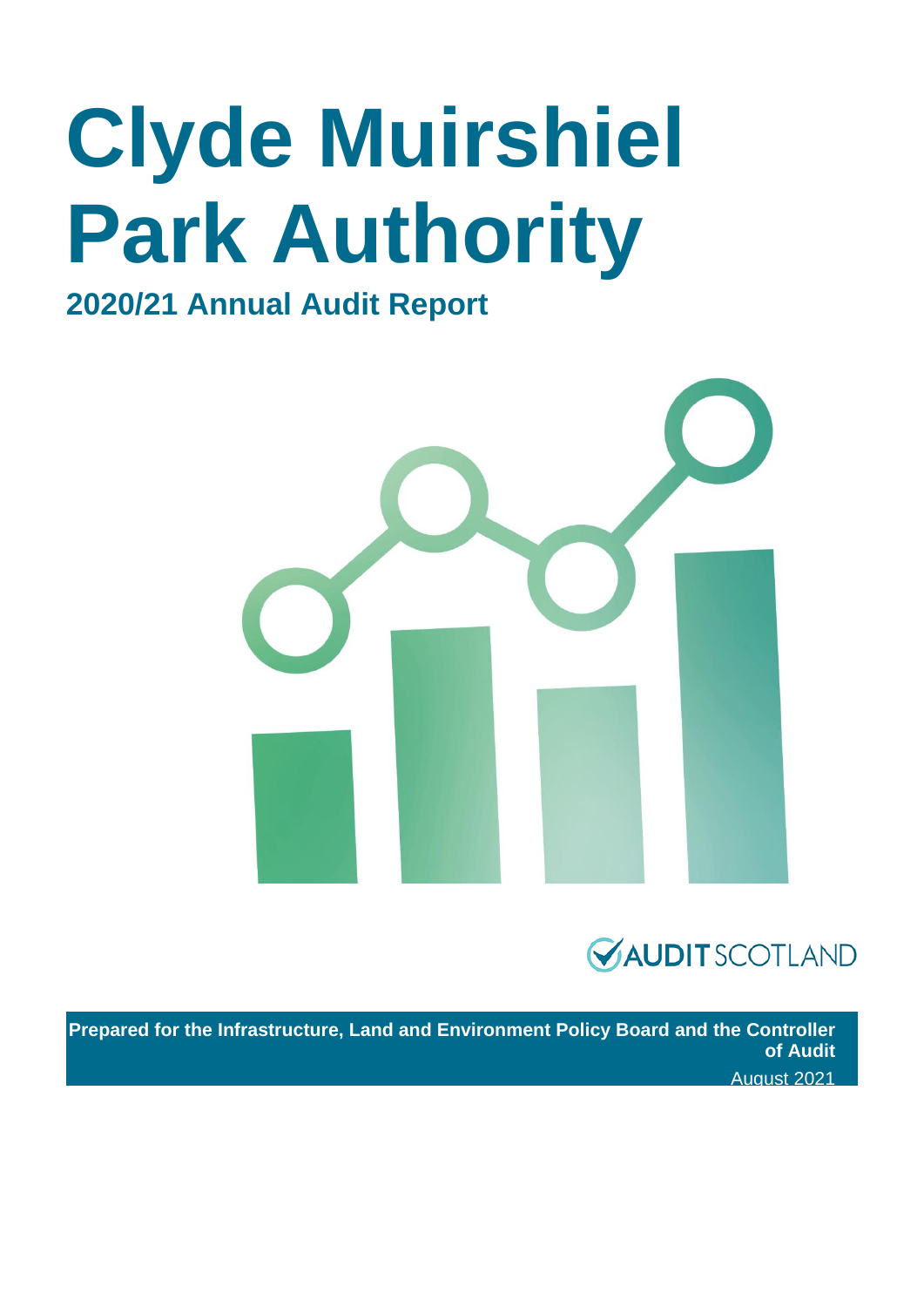### **Contents**

| Key messages                                                         | З  |   |
|----------------------------------------------------------------------|----|---|
| <b>Introduction</b>                                                  | 4  |   |
| Part 1. Audit of 2020/21 annual accounts                             | 6  |   |
| Part 2. Financial sustainability and the Annual Governance Statement |    | 8 |
| Appendix 1. Significant audit risks                                  | 10 |   |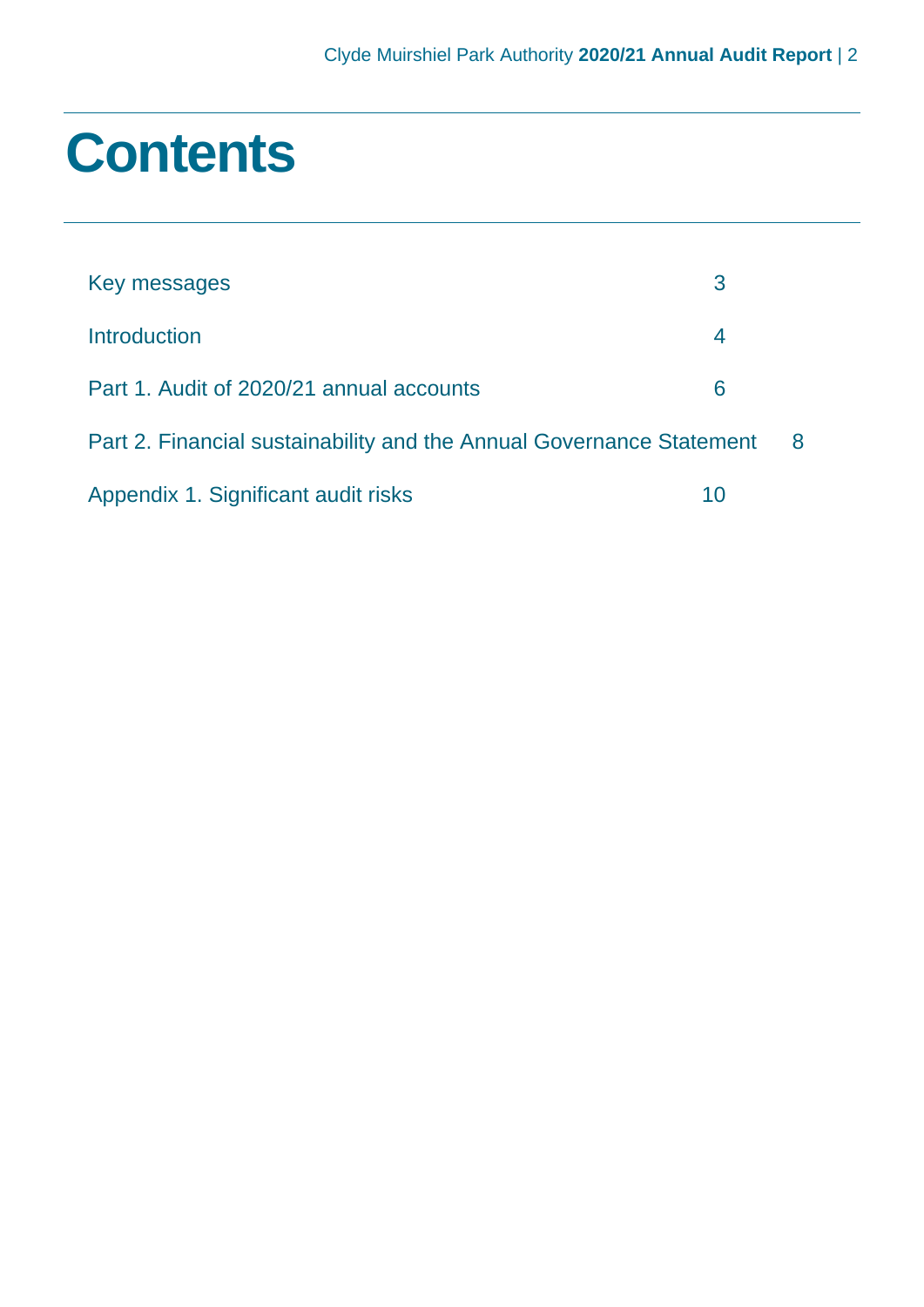## <span id="page-2-0"></span>**Key messages**

#### **2020/21 annual report and accounts**

Clyde Muirshiel Park Authority's financial statements give a true and fair view and were properly prepared in accordance with the financial reporting framework.

The Management Commentary, the Annual Governance Statement and the audited part of the Remuneration Report were all consistent with the financial statements and properly prepared in accordance with the applicable requirements.

#### **Financial sustainability**

A deficit of £87,663 for the financial year 2020/21 was incurred, compared to a budgeted deficit of £82,400; which represents an overspend of £5,263.

The audited annual accounts for 2020/21 confirm a reserves balance of £35,449 as at 31 March 2021.

The Minute of Agreement was terminated with effect from 31 March 2021 and the Joint Committee was wound up.

Going forward the three Councils will make decisions separately regarding the parts of the Regional Park lying within their respective boundaries. Management have concluded this will not impact on the designation of Clyde Muirshiel as a Regional Park or the Country Park designations for Muirshiel and Castle Semple.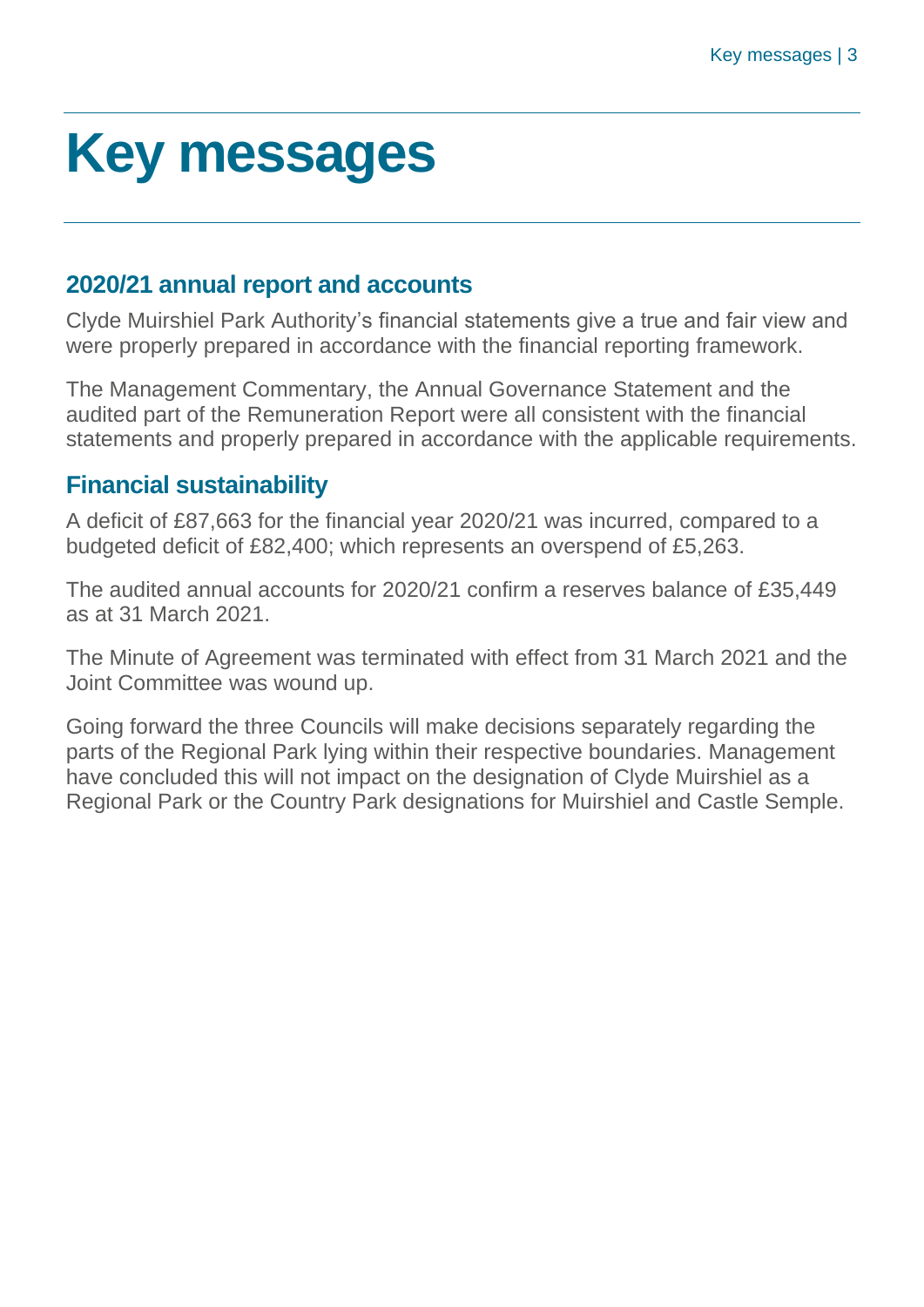## <span id="page-3-0"></span>**Introduction**

**1.** This report summarises the findings from our 2020/21 audit of Clyde Muirshiel Park Authority (CMPA).

**2.** The scope of our audit was set out in our Annual Audit Plan circulated out with the committee cycle in March 2021. This report comprises the findings from:

- an audit of CMPA's annual report and accounts
- our consideration of the Annual Governance Statement.

**3.** The global coronavirus pandemic has had a considerable impact on CMPA during 2020/21. This has had significant implications not least for the services it delivers but also for the suspension of non-essential projects and activities. Risks related to the pandemic were included in our AAP, and we have adapted our planned audit work to address any new emerging risks.

#### **Adding value through the audit**

**4.** We add value to CMPA through the audit by:

- identifying and providing insight on significant risks, and making clear and relevant recommendations
- sharing intelligence and good practice guides
- providing clear conclusions on financial sustainability and disclosures in the Annual Governance Statement.

**5.** In so doing, we aim to help CMPA promote improved standards of governance, better management and decision making and more effective use of resources.

#### **Responsibilities and reporting**

**6.** CMPA has primary responsibility for ensuring the proper financial stewardship of public funds. This includes preparing annual accounts that are in accordance with proper accounting practices. CMPA is also responsible for compliance with legislation putting arrangements in place for governance, propriety and regularity that enable it to successfully deliver its objectives.

**7.** Our responsibilities as independent auditor appointed by the Accounts Commission are established by the Local Government in Scotland Act 1973, the *[Code of Audit Practice \(2016\)](http://www.audit-scotland.gov.uk/report/code-of-audit-practice-2016)* and supplementary guidance and International Standards on Auditing in the UK. Local government bodies have a responsibility to have arrangements in place to demonstrate Best Value in how they conduct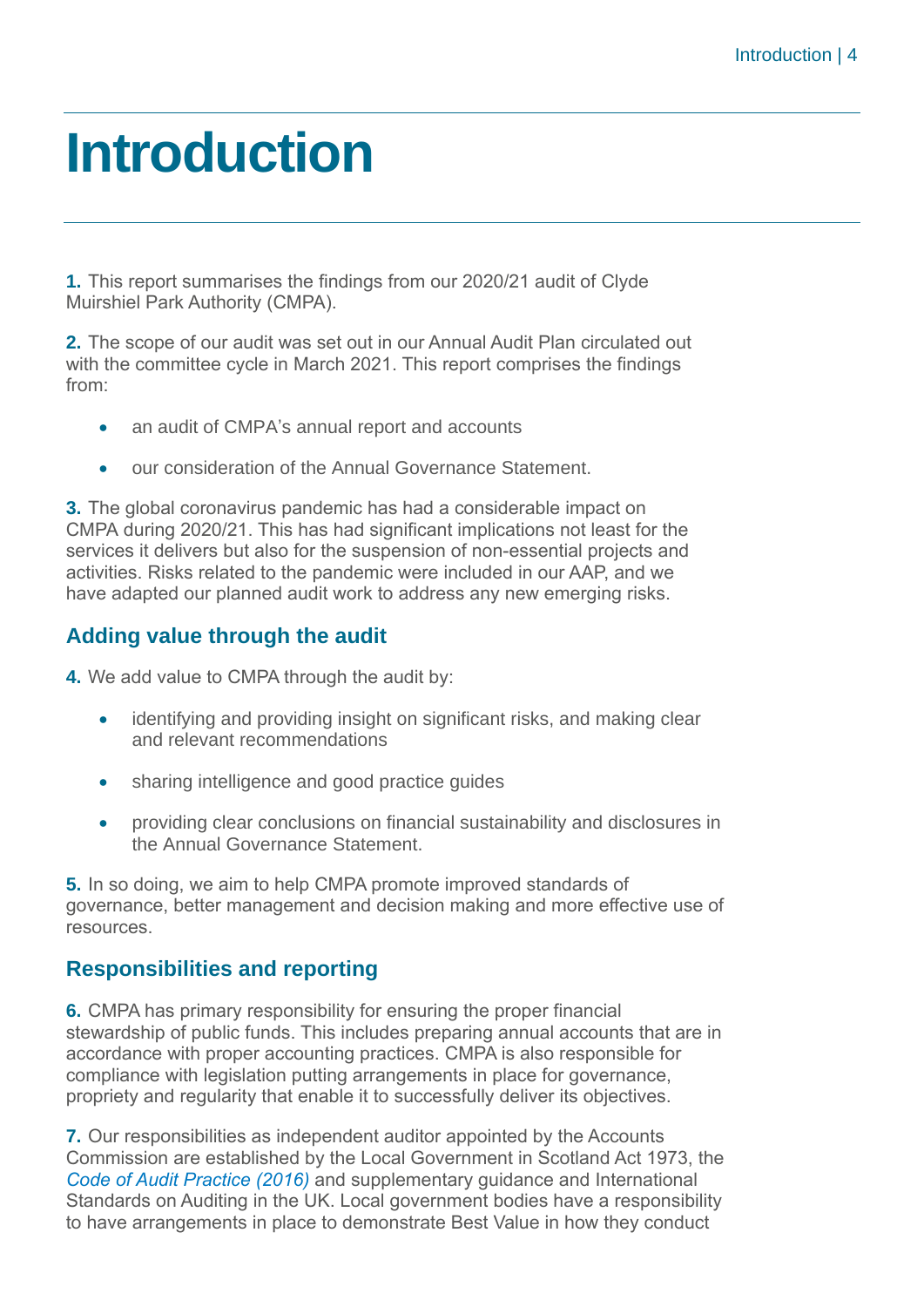their activities. Our audit work on CMPA's Best Value arrangements is focussed on the bodies use of resources to secure financial sustainability.

**8.** As public sector auditors we give independent opinions on the annual report and accounts. Additionally, we conclude on the appropriateness of disclosures in the Annual Governance Statement and the appropriateness and effectiveness of the arrangements in place for securing financial sustainability. Further details of the respective responsibilities of management and the auditor can be found in the Code of Audit Practice and supplementary guidance.

**9.** The Code of Audit Practice includes provisions relating to the audit of small bodies. Where the application of the full wider audit scope is judged by auditors not to be appropriate to an audited body then the annual audit work can focus on the appropriateness of the disclosures in the Annual Governance Statement and the financial sustainability of the body and its services. As highlighted in our 2020/21 Annual Audit Plan, due to the volume and lack of complexity of the financial transactions, we applied the small body provisions of the Code to the 2020/21 audit.

**10.** This report raises matters from our audit. The weaknesses or risks identified are only those which have come to our attention during our normal audit work and may not be all that exist. Communicating these does not absolve management from its responsibility to address the issues we raise and to maintain adequate systems of control.

#### **Auditor Independence**

**11.** We confirm that we comply with the Financial Reporting Council's Ethical Standard. We have not undertaken any non-audit related services and therefore the 2020/21 audit fee of £1,700 as set out in our Annual Audit Plan, remains unchanged. We are not aware of any relationships that could compromise our objectivity and independence.

**12.** This report is addressed to both the Infrastructure, Land and Environment Policy Board and the Controller of Audit and will be published on Audit Scotland's website [www.audit-scotland.gov.uk](http://www.audit-scotland.gov.uk/) in due course.

**13.** We would like to thank the management and staff who have been involved in our work for their cooperation and assistance during the audit, particularly given the difficulties of auditing remotely during the Covid-19 pandemic.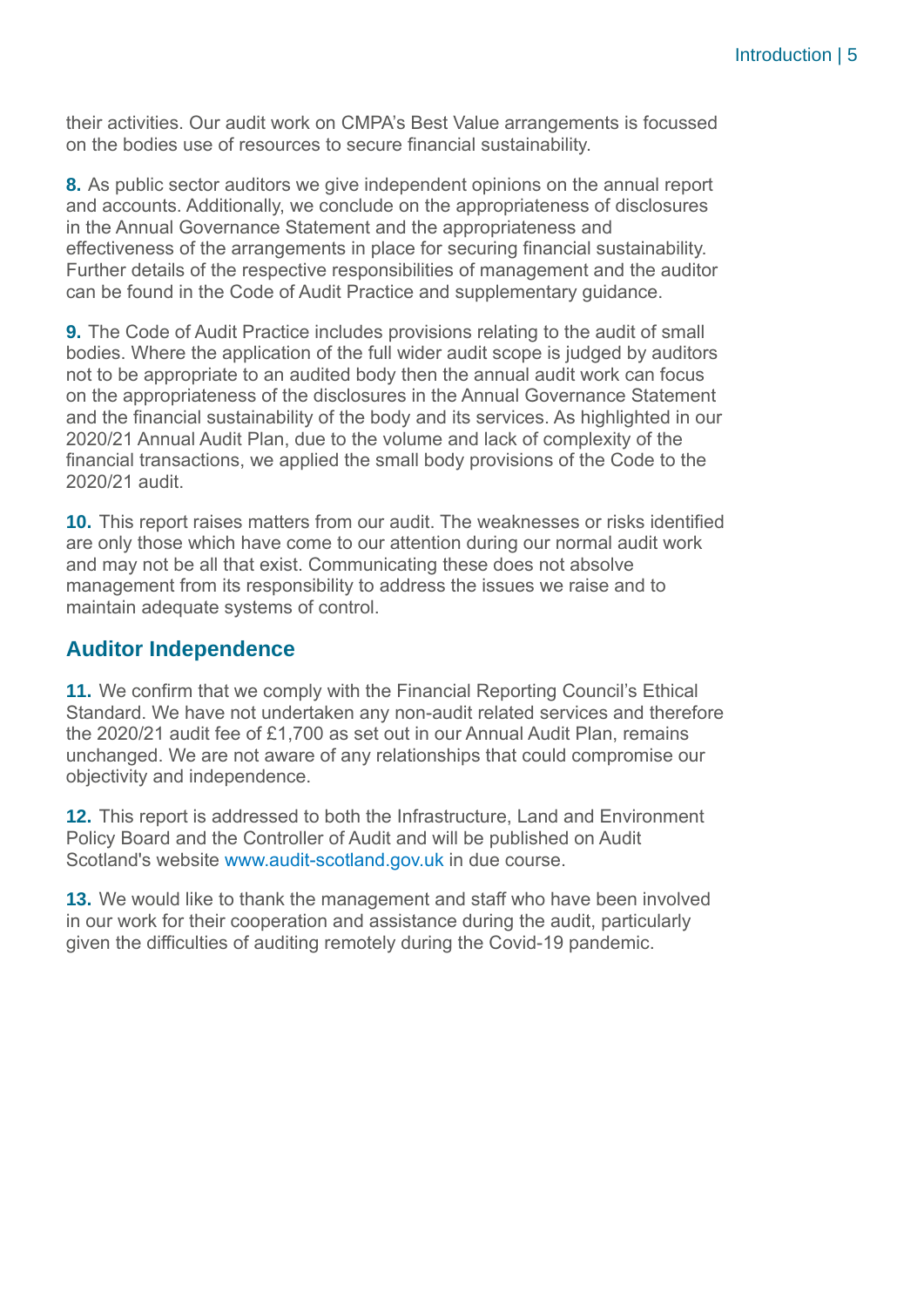## <span id="page-5-0"></span>**Part 1. Audit of 2020/21 annual accounts**

The principal means of accounting for the stewardship of resources and performance

### **Main judgements**

CMPA's financial statements give a true and fair view and were properly prepared in accordance with the financial reporting framework.

The Management Commentary, the Annual Governance Statement and the audited part of the Remuneration Report were all consistent with the financial statements and properly prepared in accordance with the applicable requirements.

#### **Our audit opinions on the annual accounts are unmodified**

**14.** The annual accounts for the year ended 31 March 2021 were approved by the Infrastructure, Land and Environment Policy Board on 25 August 2021. As reported in the independent auditor's report:

- the financial statements give a true and fair view and were properly prepared in accordance with the financial reporting framework
- the Management Commentary, the Annual Governance Statement and the audited part of the Remuneration Report were all consistent with the financial statements and properly prepared in accordance with the applicable requirements
- we have nothing to report in respect of those matters which we are required by the Accounts Commission to report by exception.

#### **The annual accounts were signed off in line with the agreed timetable**

**15.** The unaudited annual accounts were received in line with our agreed audit timetable on 17 May 2021. There has been limited impact of Covid-19 on the audit process. The physical limitations on access to records and systems did not impact on or delay the audit and CMPA staff were supported in homeworking during the period of the outbreak.

**16.** The unaudited annual accounts provided for audit were complete and of a good standard and finance staff provided good support to the audit team which helped ensure the final accounts audit process ran smoothly.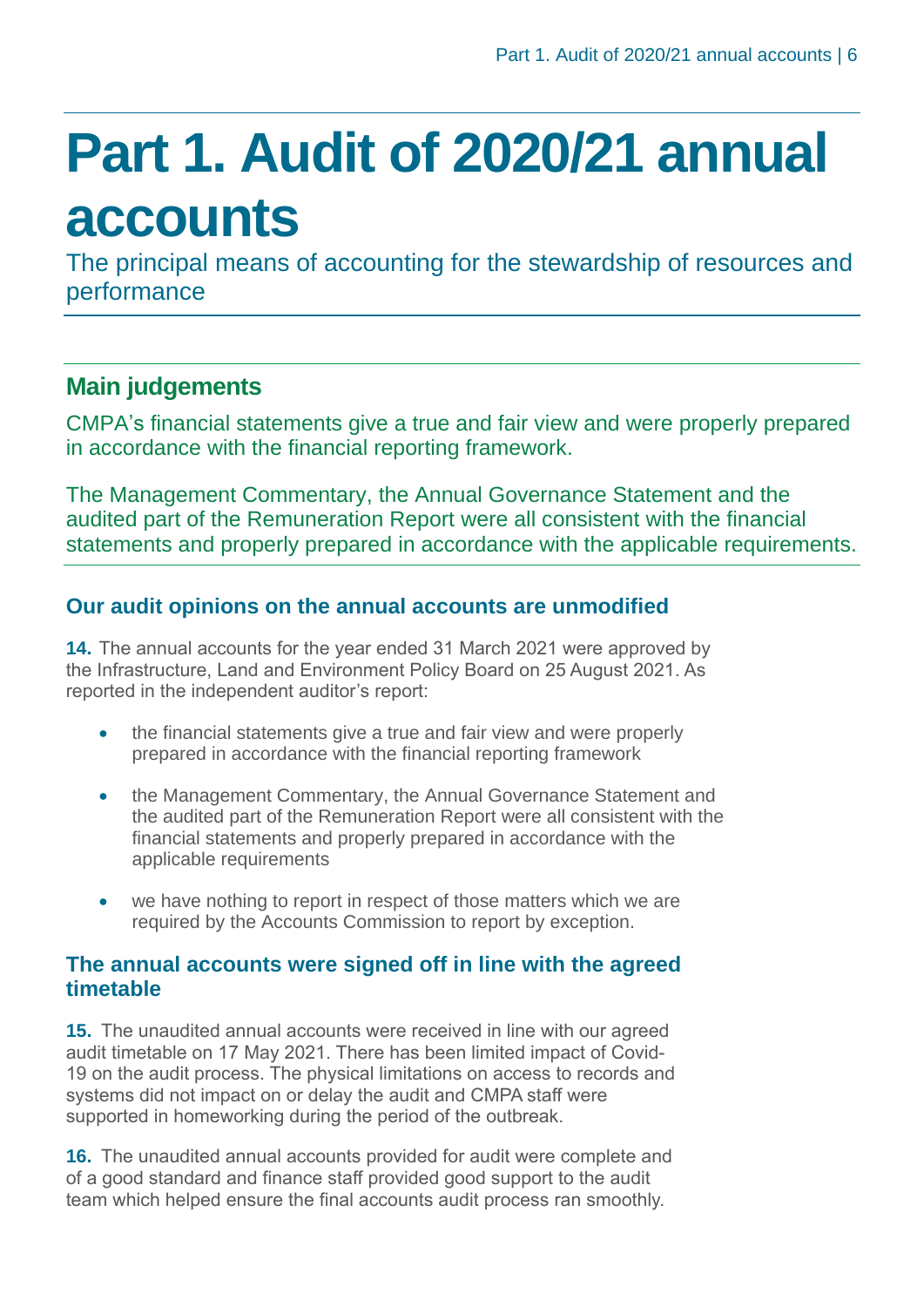#### **Overall materiality is £13,000**

**17.** Our initial assessment of materiality was carried out during the planning phase of the audit. This was reviewed on receipt of the unaudited annual report and accounts and we concluded no changes were required to planned levels. Materiality is summarised in [Exhibit](#page-6-0) 1.

#### <span id="page-6-0"></span>**Exhibit 1 Materiality values**

| <b>Materiality level</b>   | <b>Amount</b> |
|----------------------------|---------------|
| Overall materiality        | £13,000       |
| Performance materiality    | £10,000       |
| <b>Reporting threshold</b> | £1,000        |

#### Source: Annual Audit Plan 2020/21

#### **[Appendix 1](#page-9-0) identifies the main risks of material misstatement and our audit work to address these**

**18.** [Appendix 1](#page-9-0) provides our assessment of risks of material misstatement in the annual accounts. These risks influence our overall audit strategy, the allocation of staff resources to the audit and inform where the efforts of the team are directed. Appendix 1 also identifies the work we undertook to address these risks and our conclusions from this work. An additional risk (risk 3) has been included in Appendix 1 that was not reflected in our Annual Audit Plan. Our work on this additional risk did not identify any issues.

#### **We have no significant findings to report on the accounts**

**19.** International Standard on Auditing (UK) 260 requires us to communicate significant findings from the audit to those charged with governance, including our view about the qualitative aspects of the body's accounting practices. We have no issues to report from the audit.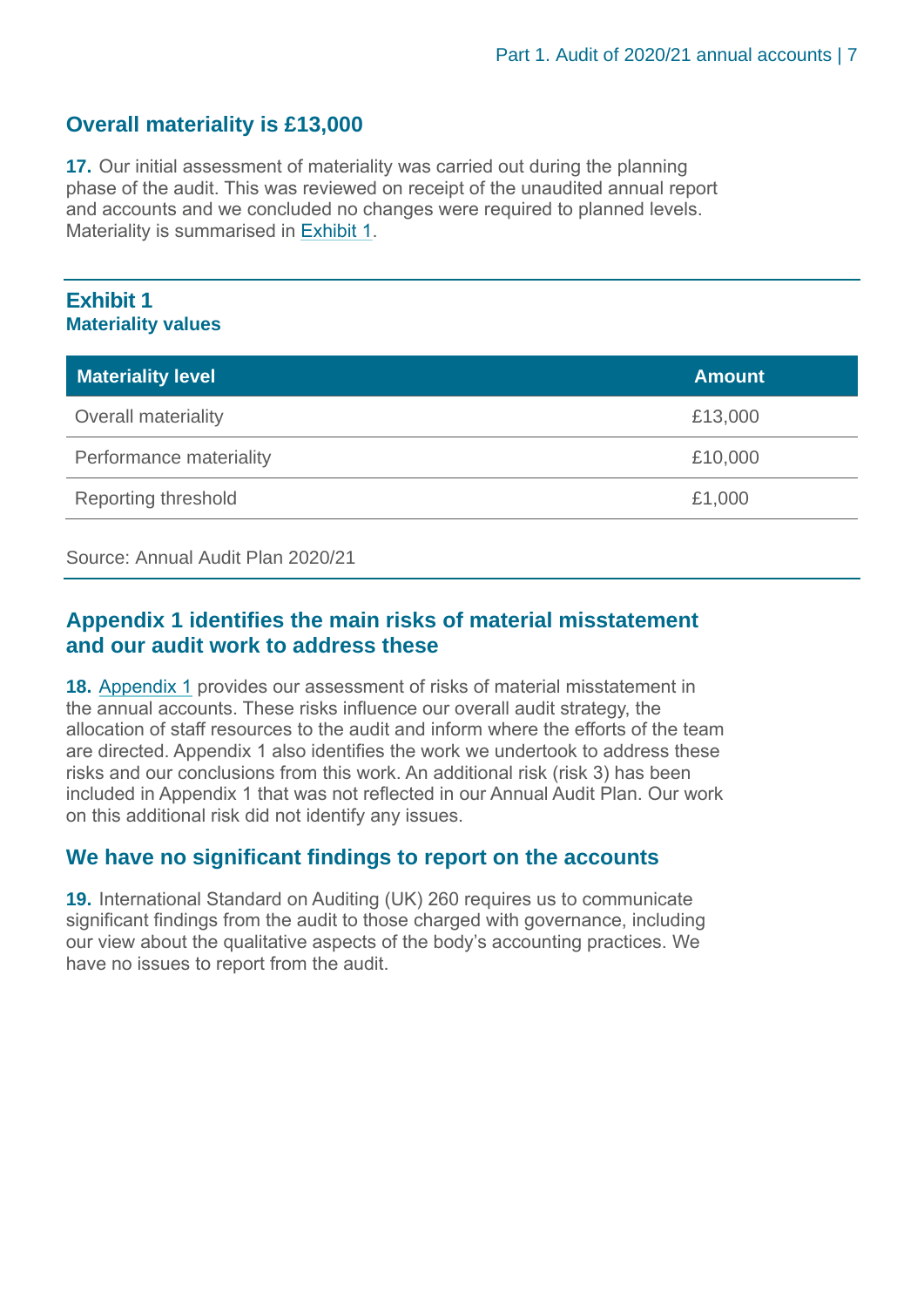## <span id="page-7-0"></span>**Part 2. Financial sustainability and the Annual Governance Statement**

Financial sustainability looks forward to the medium and longer term to consider whether the body is planning effectively to continue to deliver its services

### **Main judgements**

A deficit of £87,663 for the financial year 2020/21 was incurred, compared to a budgeted deficit of £82,400; which represents an overspend of £5,263.

The audited annual accounts for 2020/21 confirm a reserves balance of £35,449 as at 31 March 2021

#### **Financial performance in 2020/21**

**20.** The Joint Committee approved the 2020/21 budget in February 2020. It was also agreed that an updated financial outlook would be provided to the June 2020 Joint Committee in light of the significant reduction in requisition income in order for officers to assess what actions were required to ensure the park operations remained sustainable.

**21.** Total budgeted expenditure was £0.867 million and total budgeted income was £0.784 million. This resulted in a budget gap of £82,400 that was to be addressed through the use of reserves. This funding gap was due to the reduction in requisition income from North Ayrshire Council and the anticipated impact on park operations impacting on income generation.

**22.** Actual outturn in 2020/21 was total expenditure of £0.659 million and total income of £0.572 million, resulting in a deficit of £87,663 for the financial year 2019/20. This is compared to a budgeted deficit of £82,400, which represents an overspend of £5,263. Details on the variances are outlined in the Management Commentary within the annual accounts.

#### **Future governance arrangements**

**23.** North Ayrshire Council confirmed in June 2020 that it would not provide funding after 2019/20 and would be withdrawing from the Joint Committee. Subsequently Renfrewshire Council and Inverclyde Council agreed the most appropriate option was to terminate the Minute of Agreement and wind up the Joint Committee with effect from 31 March 2021.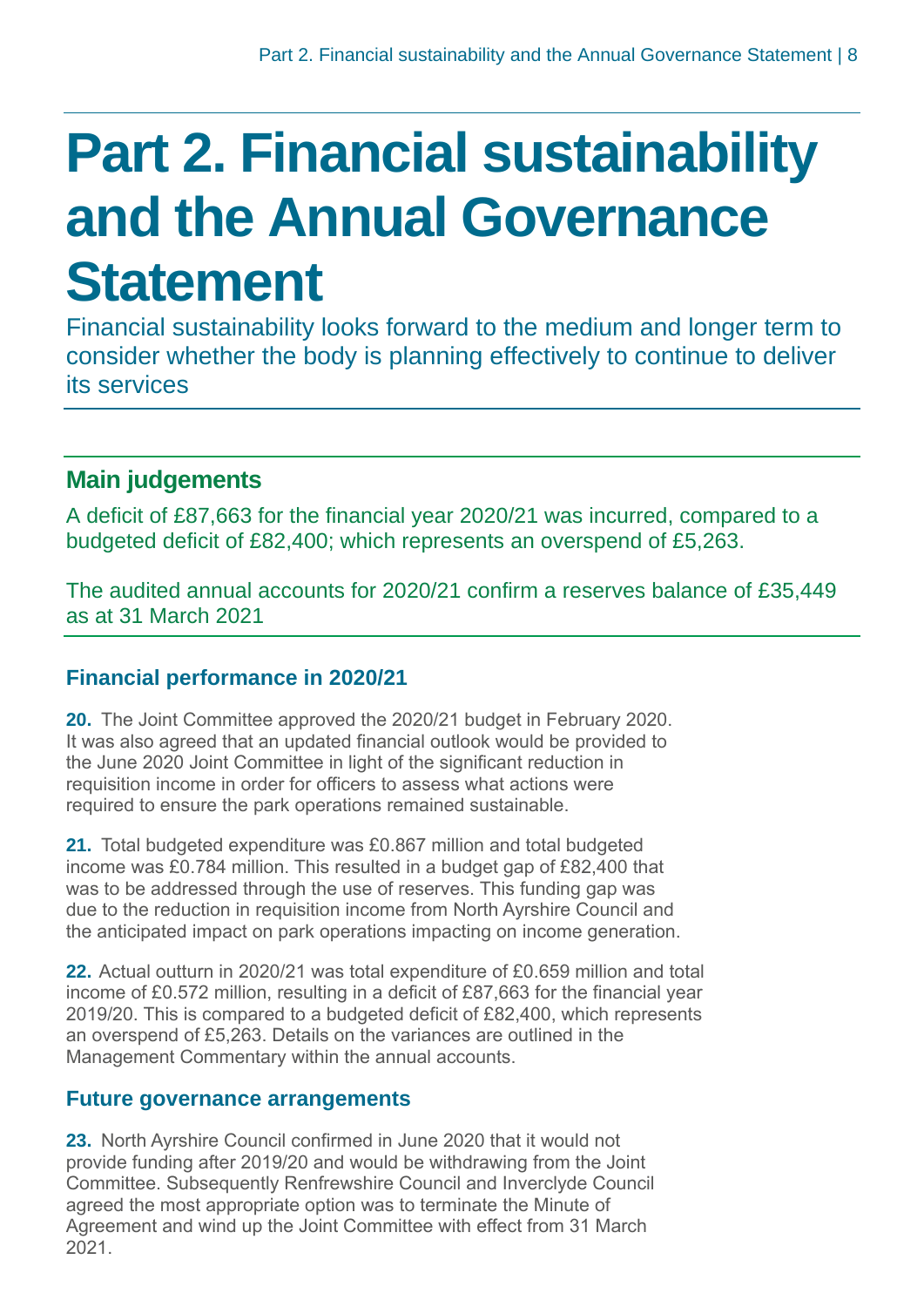**24.** Going forward the three Councils will make decisions separately regarding the parts of the Regional Park lying within their respective boundaries. Management have concluded this will not impact on the designation of Clyde Muirshiel as a Regional Park or the Country Park designations for Muirshiel and Castle Semple. This can therefore be considered to be a change in governance arrangements only as services will continue to be delivered.

#### **Annual Governance Statement**

**25.** Our review of the Annual Governance Statement assessed the assurances which are provided to the Joint Committee and Treasurer regarding the adequacy and effectiveness of the committee's system of internal control which operated in the financial year. The statement also summarises internal audit findings with the Chief Internal Auditor's annual assurance statement concluding "that a reasonable level of assurance can be placed upon the adequacy and effectiveness of Clyde Muirshiel Park Authority's internal control, risk management and governance arrangements".

**26.** We concluded that the information in the Annual Governance Statement is consistent with the financial statements and complies with the guidance issued by the Scottish Ministers.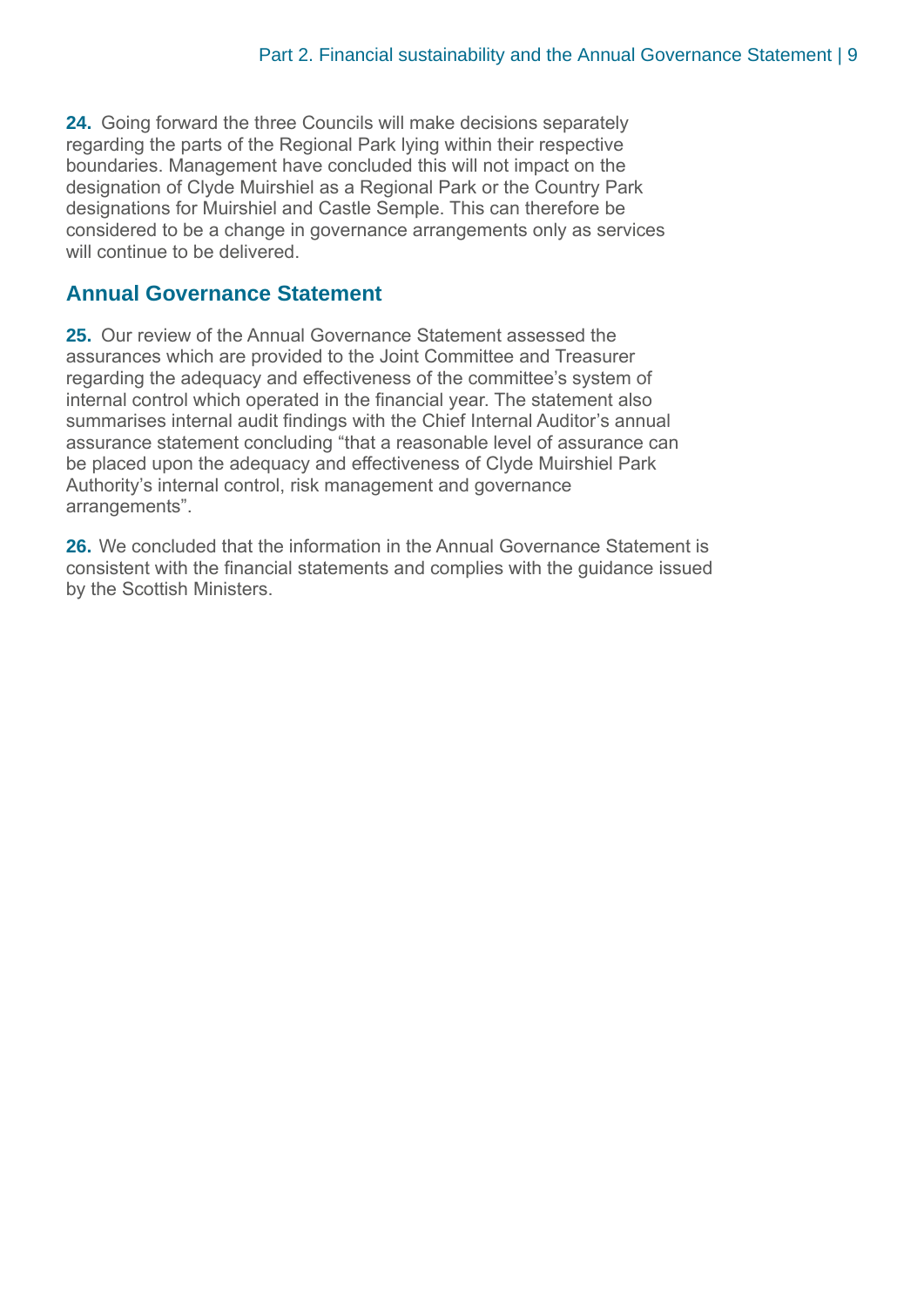## <span id="page-9-0"></span>**Appendix 1. Significant audit risks**

The table below sets out the audit risks we identified during our planning of the audit and how we addressed each risk in arriving at our conclusion.

#### **Risks of material misstatement in the financial statements**

| <b>Audit risk</b>                                                                                                                                                                      | <b>Assurance procedure</b>                                                                                                                     | <b>Results and conclusions</b>                                                                                                                                 |  |
|----------------------------------------------------------------------------------------------------------------------------------------------------------------------------------------|------------------------------------------------------------------------------------------------------------------------------------------------|----------------------------------------------------------------------------------------------------------------------------------------------------------------|--|
| 1. Risk of material<br>misstatement due to fraud<br>caused by the management<br>override of controls                                                                                   | • Detailed testing of journal<br>entries<br>Review of accounting<br>$\bullet$<br>estimates                                                     | No unusual or inappropriate<br>transactions were identified<br>as part of our detailed journal<br>testing.                                                     |  |
| <b>International Auditing</b><br>Standards require that audits<br>are planned to consider the                                                                                          | • Evaluation of significant<br>transactions that are<br>outside the normal course                                                              | A review of accounting<br>estimates did not show any<br>evidence of bias.                                                                                      |  |
| risk of material misstatement<br>in the financial statements<br>caused by fraud, which is<br>presumed to be a significant<br>risk in any audit. This<br>includes the risk of fraud due | of business.<br>• Cut off testing.                                                                                                             | Focused testing of accruals<br>and prepayments did not<br>identify any balances that<br>were incorrectly held on the<br><b>Balance Sheet.</b>                  |  |
| to the management override<br>of controls.                                                                                                                                             |                                                                                                                                                | Focused testing on a sample<br>of transactions outside the<br>normal course of business<br>did not show any evidence of<br>management override of<br>controls. |  |
|                                                                                                                                                                                        |                                                                                                                                                | <b>Conclusion: no evidence of</b><br>management override of<br>controls.                                                                                       |  |
| 2. Risk of material<br>misstatement caused by<br>complex accounting                                                                                                                    | <b>Discussions with</b><br>$\bullet$<br>management on their<br>plans for financial                                                             | Reviewed the financial<br>statements against the<br>requirements of the Code.                                                                                  |  |
| relating to the wind up and<br>dissolution of CMPA                                                                                                                                     | statements preparation<br>Review of the financial<br>$\bullet$                                                                                 | The dissolution of CMPA and<br>distribution of assets,                                                                                                         |  |
| North Ayrshire Council<br>agreed in February 2020 to<br>withdraw from the CMPA<br>Joint Committee.<br>Renfrewshire Council and<br>Inverclyde Council agreed                            | statements against<br>requirements of the Code<br>of Practice on Local<br>Authority Accounting in the<br>United Kingdom 2020/21<br>(the Code). | liabilities and reserves<br>between Renfrewshire<br>Council and Inverclyde<br>Council has yet to be<br>completed. Delegated<br>authority has been given to     |  |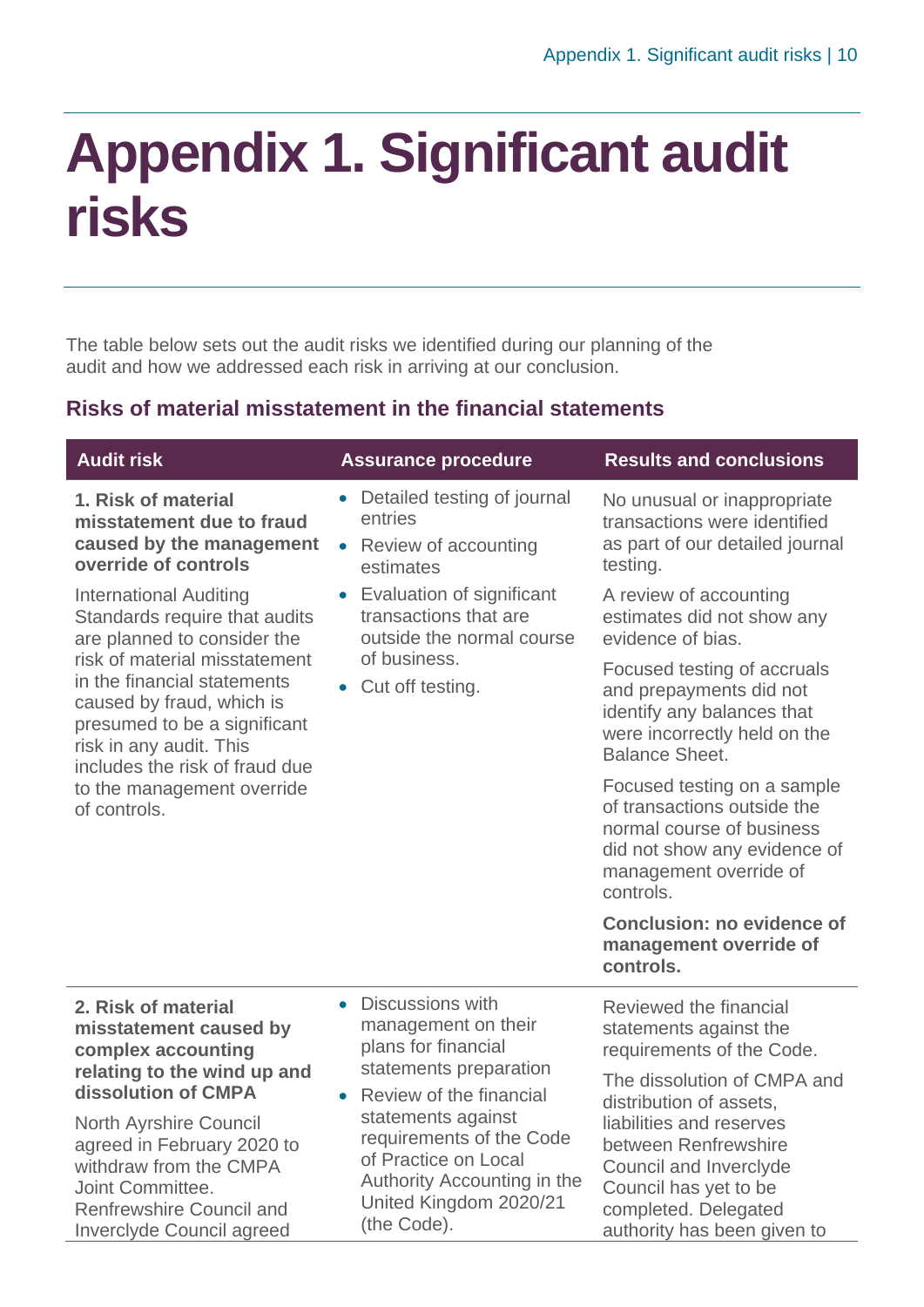| <b>Audit risk</b> |
|-------------------|
|-------------------|

**Assurance procedure Results and conclusions** 

officers to finalise the wind up and dissolution of CMPA.

**Conclusion: the dissolution of CMPA has been appropriately reflected in the financial statements and is in line with the requirements of the Code.** 

option was to wind up the Joint Committee at 31 March 2021. Thereafter, each council will make separate decisions on the Regional Park land falling within their boundaries. There is a risk that due to the unusual and potentially complex accounting required to wind up the Joint Committee, a material misstatement will occur.

that the most appropriate

#### **3. Risk of material misstatement caused by accounting for pensions**

CMPA recognised a liability of £0.239 million relating to its share of Strathclyde Pension Fund at 31 March 2021. There is a significant degree of subjectivity in the measurement and valuation of the liability. It is based on specialist assumptions and estimations and changes can result in material changes to the valuation.

This risk of material misstatement was identified on receipt of the unaudited accounts.

- Assessment of the pension fund actuary and information they provide in accordance with ISA 500.
- Review of the estimates used, and assumptions made, in calculating the pension liability.
- Assessment of the completeness and accuracy of the information provided to the actuary.

A review of the actuary and the assumptions they made in calculating the liability was carried out and found to be reasonable.

**Conclusion: the estimates and judgements made to calculate the pension liability were found to be reasonable.**